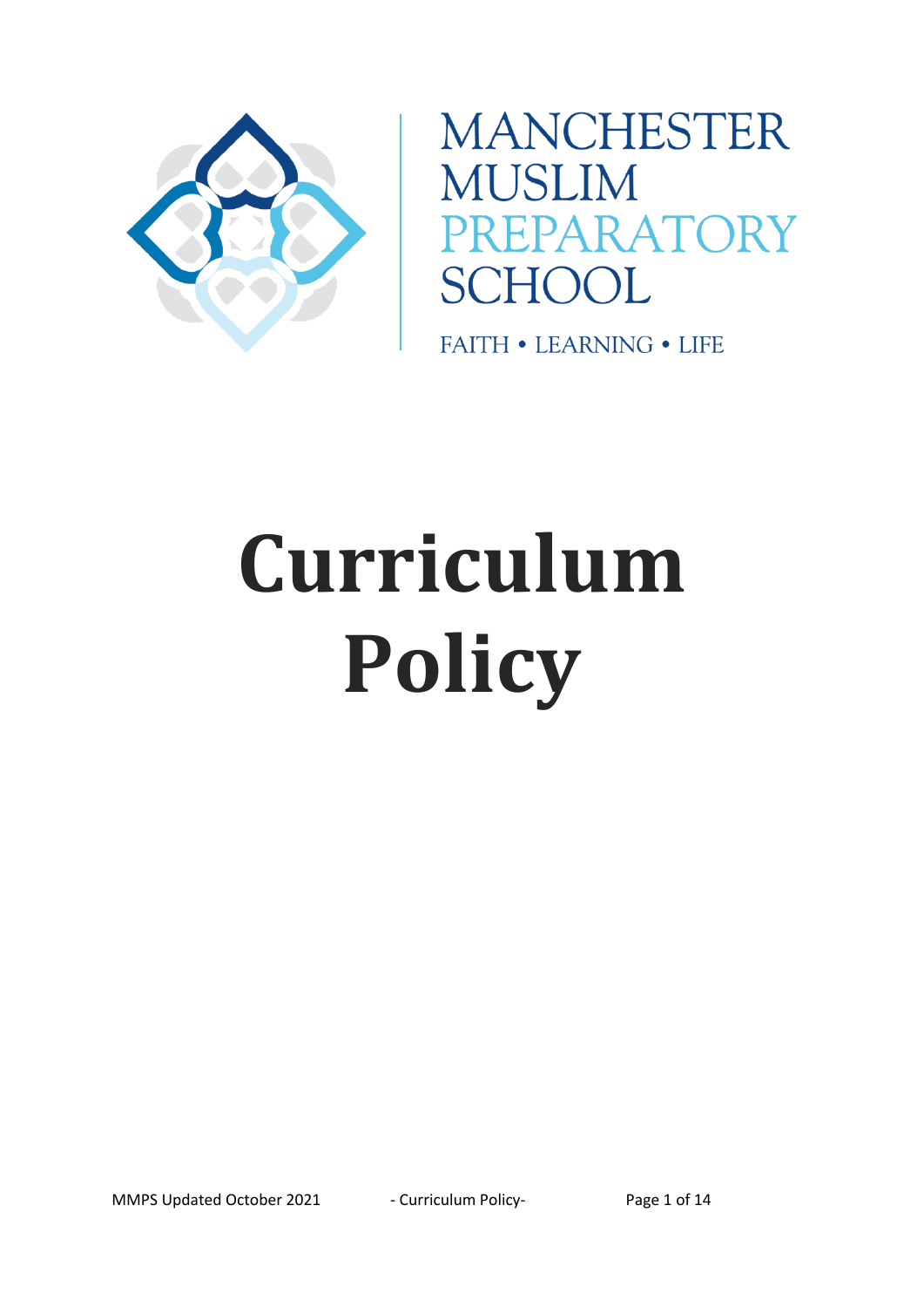# **Document Control**

| This policy has been approved for<br>operation within | <b>Manchester Muslim Preparatory School</b> |
|-------------------------------------------------------|---------------------------------------------|
| Date of last review                                   | October 2021                                |
| Date of next review                                   | October 2022                                |
| <b>Review period</b>                                  | Yearly                                      |
| Owner                                                 | <b>MMPS</b>                                 |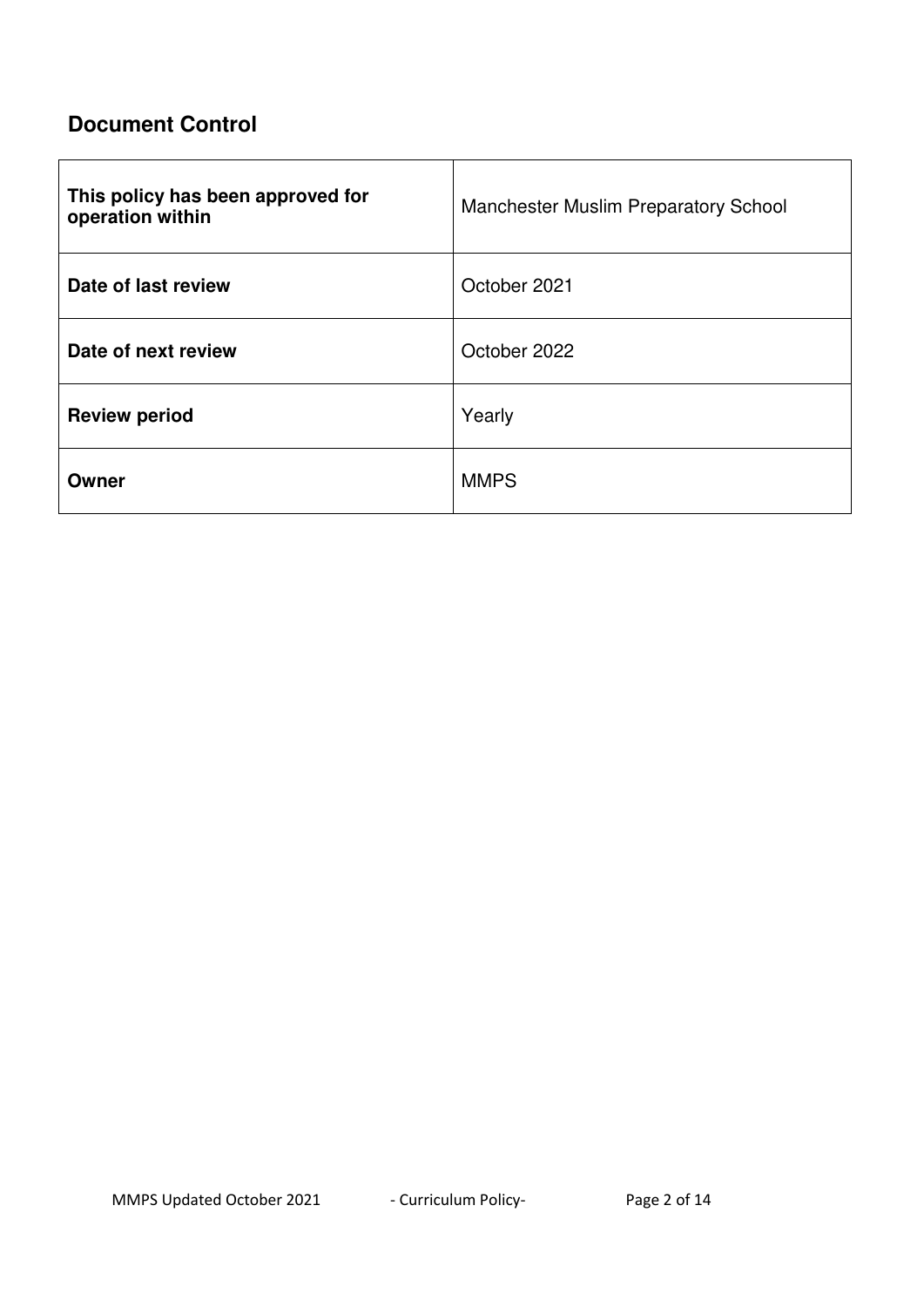# *INTENT*

*Our school environment is rooted in Islamic values of tolerance, care, empathy and understanding, and strong religious belief is the foundation of the emotional, social and spiritual education of our pupils.* 

*We offer a broad, balanced and ambitious curriculum which takes account of the requirements of the Early Years Foundation Stage and the Primary National Curriculum complemented by lessons in Quran recitation, Islamic Studies and Arabic/Urdu (in Key Stage 2) - and is designed to challenge and nurture pupils of all abilities to realise and achieve their real potential. High priority is given to developing the fundamentals of literacy and mathematics and our cross-curricular, themed approach allows pupils to make meaningful links with their learning, build on prior knowledge and achieve across the entire curriculum.* 

*We expect our pupils to demonstrate a passion for learning and ambition to achieve excellence in their studies. The school curriculum promotes British values of tolerance, mutual respect, democracy, rule of law and liberty and encourages pupils to play an active part in school and community life and make a positive contribution to British society.* 

*We strive to fully prepare our pupils for the next stage of their academic journey and become well-rounded and educated role models and future leaders of their communities.* 

(See Appendix 1 for full curriculum statement)

#### **Curriculum Aims:**

#### *Rich opportunities to achieve academic excellence*

Our curriculum intends to be broad and balanced with strong foundations in English and Mathematics. Pupils are fully supported to develop their full potential and achieve academic success.

We expect pupils to demonstrate a passion for learning and an ambition to achieve excellence in their studies. Our children are articulate, determined and confident. They go on to become the well-educated role models of their communities.

A diverse and rich curriculum based on play and exploration provides memorable experiences and an enjoyable high-quality education. It is designed to provide pupils with their full learning entitlement and can be customised to meet the changing needs of individuals and groups.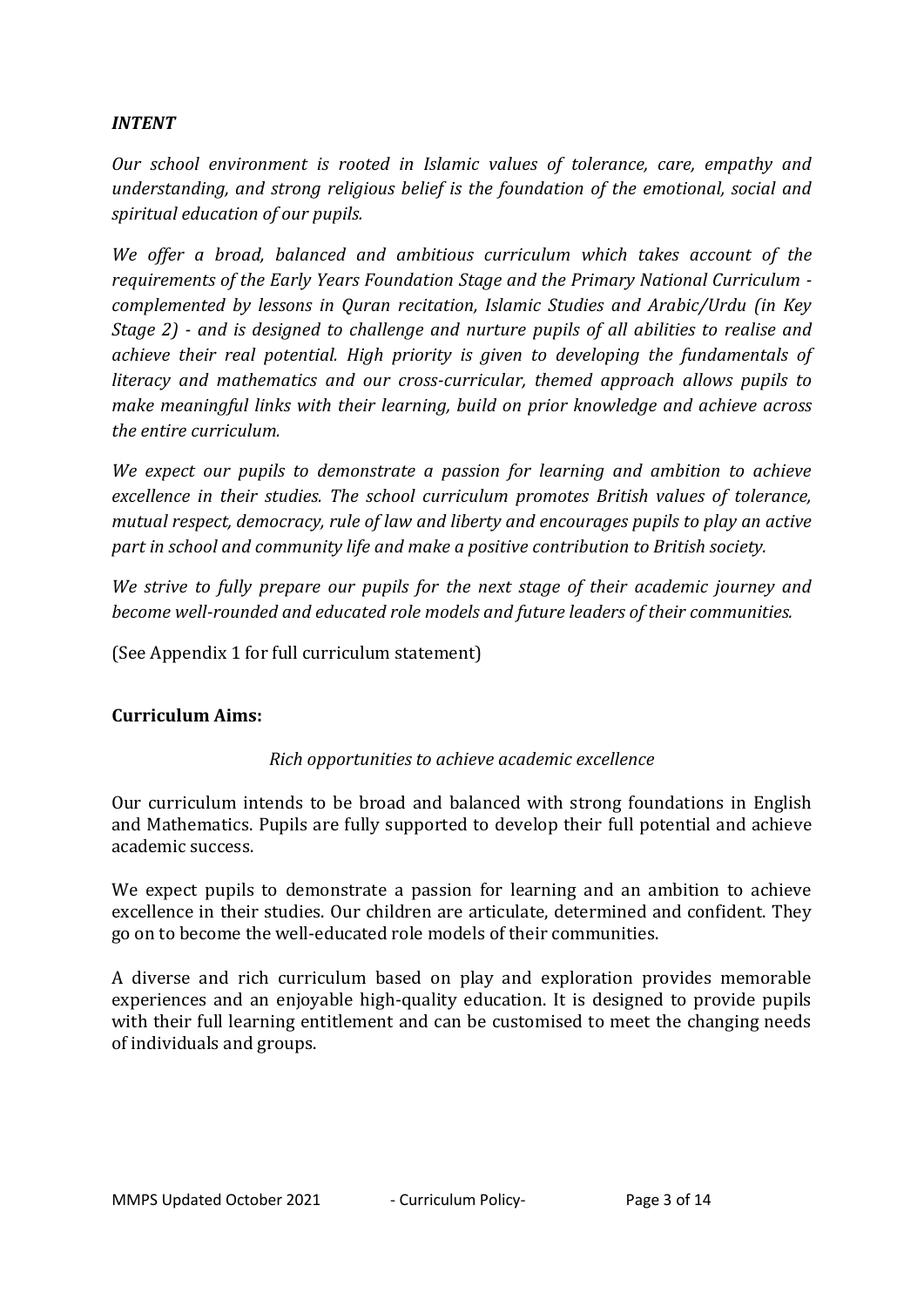The school follows the National Curriculum, which is complemented by lessons in Quran recitation, Arabic and Islamic Studies and Urdu. Computing lessons develop technical skills. Creativity is encouraged through Art, Drama and Design Technology, whilst Science and History build practical knowledge and an inquisitive mind. Religious education and Citizenship lessons develop a sense of responsibility and understanding. A range of PE and sporting activities are accessible both within school time, and on an extra-curricular basis.

#### **Introduction**

The curriculum is all the planned activities that we organise in order to promote learning, personal growth and development. It includes not only the formal requirements of the National Curriculum, but also the range of extra-curricular activities that the school organises in order to enrich the experiences of the children at MMPS. It also includes the 'hidden curriculum', or what the children learn from the way they are treated and expected to behave. We aim to teach children how to grow into positive, responsible people, who can work and co-operate with others while developing knowledge and skills, so that they achieve their true potential.

#### **Values**

Our school curriculum at MMPS is underpinned by the values that we hold dear. The curriculum is the means by which the school achieves its objective of educating children in the knowledge, skills and understanding that they need in order to lead fulfilling lives.

MMPS is in full agreement with the statement of aims included in the introduction to The National Curriculum Handbook for Primary Teachers in England. These are the main aims of our school, upon which we have based our curriculum:

- We value the way in which all children are unique, and our curriculum promotes respect for the views of each individual child, as well as for people of all cultures.
- We value the spiritual and moral development of each pupil as well as their intellectual and physical growth.
- We value the importance of each person in our community. We organise our curriculum so that we promote co-operation and understanding between all members of our community.
- We value the rights enjoyed by each person in our society. We respect each child in our school for who they are, and we treat them with fairness and honesty. We aim to enable each person to be successful and we provide equal opportunities for all the children in our school.
- We value our environment and we aim, through our curriculum, to teach respect for our world and how we should care for it for future generations as well as our own.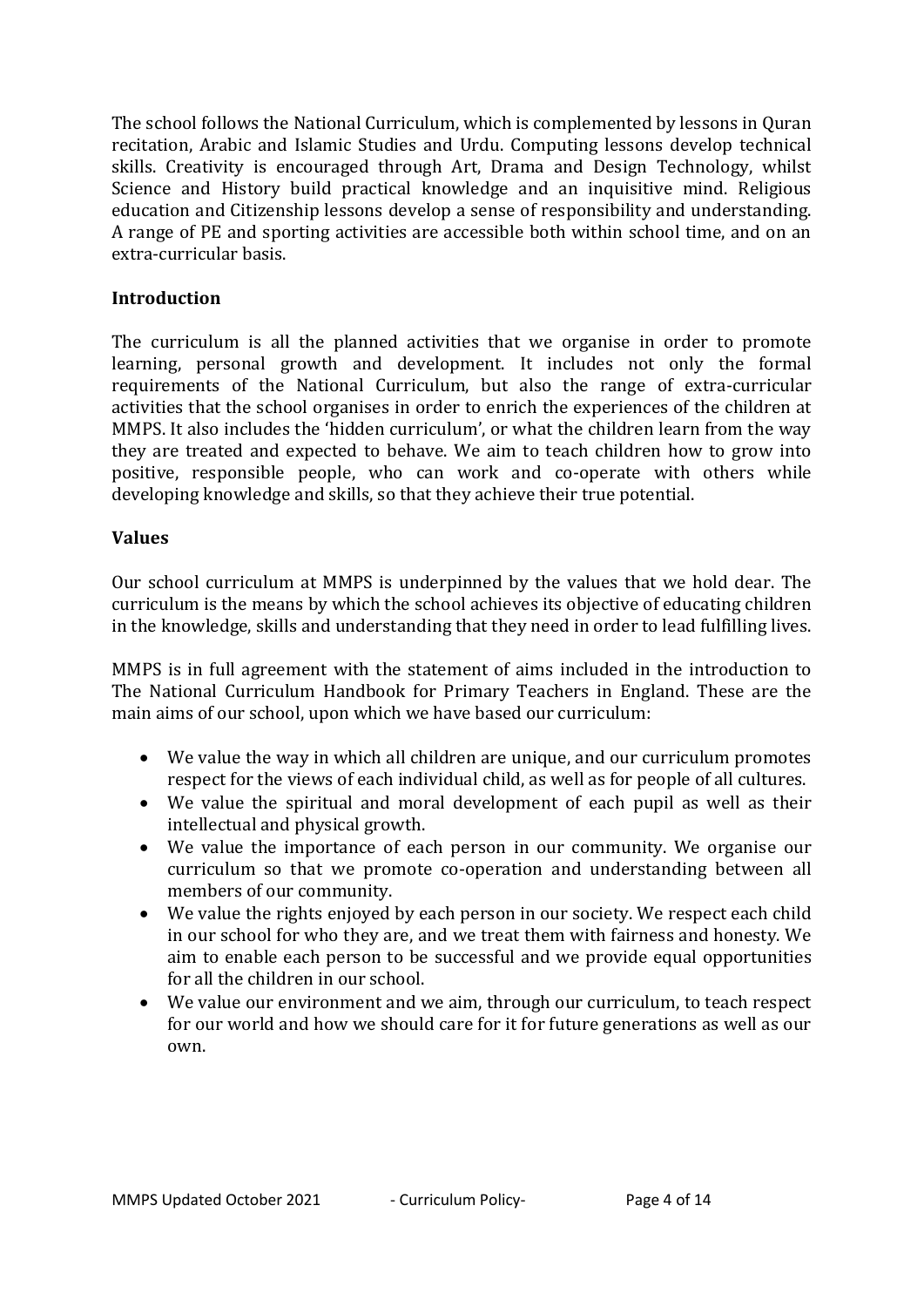#### **Aims and Objectives**

The National Curriculum provides pupils with an introduction to the essential knowledge that they need to be educated citizens. It introduces pupils to the best that has been thought and said and helps engender an appreciation of human creativity and achievement.

The National Curriculum is just one element in the education of every child. There is time and space in the school day and in each week, term and year to extend beyond the National Curriculum specifications. The National Curriculum provides an outline of core knowledge around which teachers can develop exciting and stimulating lessons to promote the development of pupils' knowledge, understanding and skills as part of the wider school curriculum.

The aims of our school curriculum at MMPS are to enable children to:

- Feel safe and valued as part of a caring community that celebrates success
- Be independent thinkers / learners who are able to seek solutions creatively and cooperatively
- Develop an enquiring mind and be able to ask questions
- Be confident enough to take risks in their learning
- Experience and actively participate in a relevant, enjoyable curriculum that evolves to meet the needs of all
- Be able to listen and articulate responses showing consideration to others
- Be polite and courteous
- Be proactive in their responsibilities towards the community, society, the environment and economy, linking 'real life' with their learning
- Understand and respect diversity
- Be aware of and recognise their own learning needs and be involved in planning future steps
- Develop a sense of self-esteem: be well balanced and healthy individuals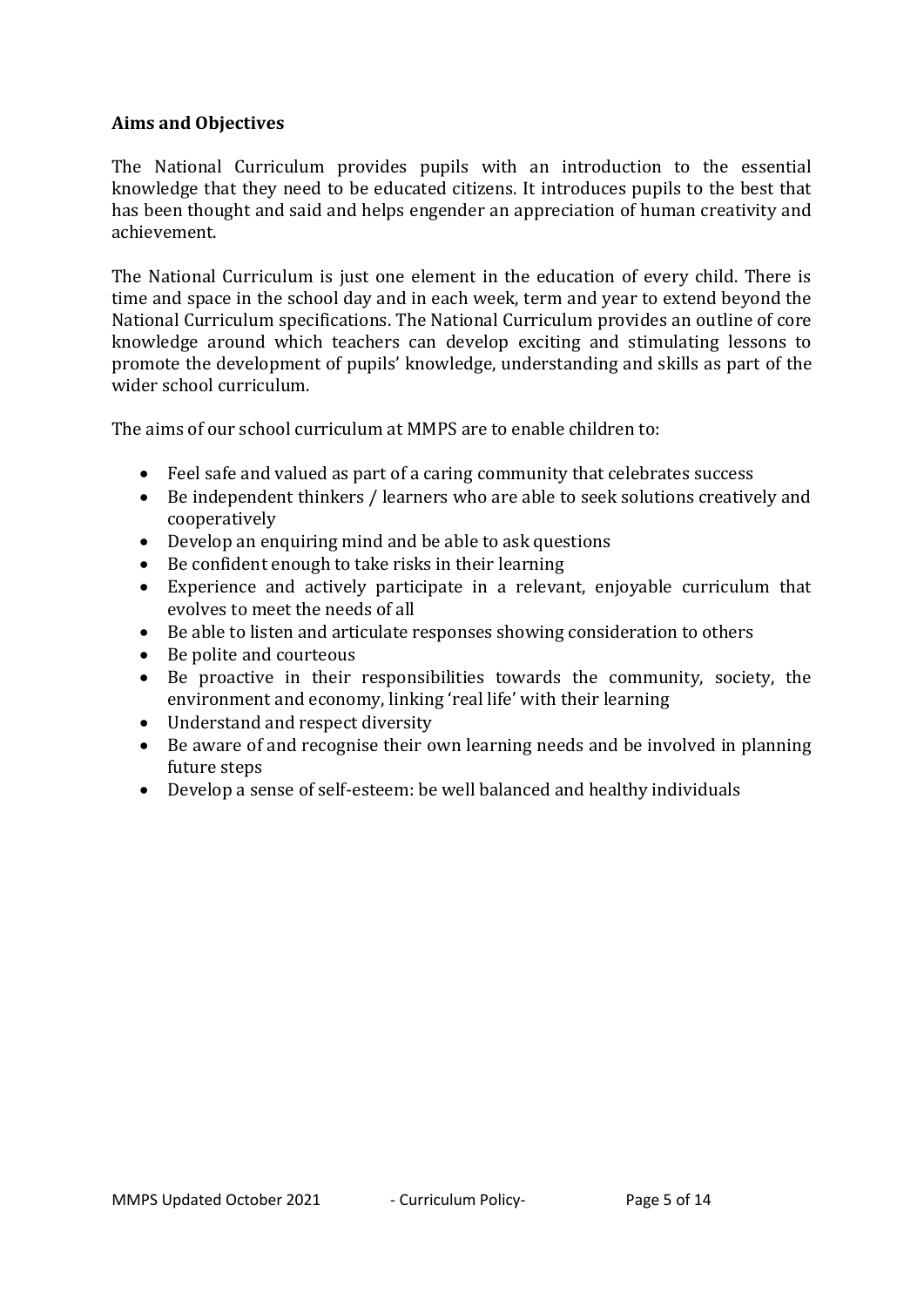#### *IMPLEMENTATION*

*Our Islamic ethos permeates all areas of school life and daily prayer is an integral part of the school timetable. Skills and knowledge are taught discretely in subject areas so that our pupils gain a broad understanding of each subject; wherever possible links are made to class topics so that skills can be applied across the curriculum.* 

*Children are expected to work hard and demonstrate positive learning behaviour to both maximise their own individual learning potential as well as contribute to the school and wider community.* 

*We are committed to working in partnership with parents and believe that when home and school work closely together, the best outcomes for pupils will be achieved.* 

*Our pupils have access to a wide range of extra-curricular activities and visitors are regularly invited into school. Educational visits are carefully chosen to extend and deepen pupils' understanding of themselves and the world they live in.* 

*MMPS is a UNICEF Rights Respecting School with pupils actively involved in whole-school decision making through our School Ambassadors and other positions of responsibility.* 

*We believe that one of our fundamental tasks is to develop pupils' love for reading during their time at MMPS that will ultimately enable them to become independent and selfdriven lifelong learners.* 

(See Appendix 1 for full curriculum statement)

# **Implementation of the Curriculum**

Our yearly curriculum map indicates which subjects are taught to which groups of children in which terms. Over each academic year, each child has the opportunity to experience the full range of National Curriculum subjects. Staff in year groups, and subject leaders, have pulled together areas of learning from different curriculum subjects which contain similar themes or links. This allows for a more creative and cross curricular approach to learning and encourages children to apply skills in a variety of ways.

Medium term plans are written to ensure coverage of the foundation subjects. They include learning intentions and activities.

Our short-term plans are those that our teachers write on a weekly or daily basis. We use these to set out the learning intentions for each session and to identify what resources and activities staff will use in the lesson with differentiation identified.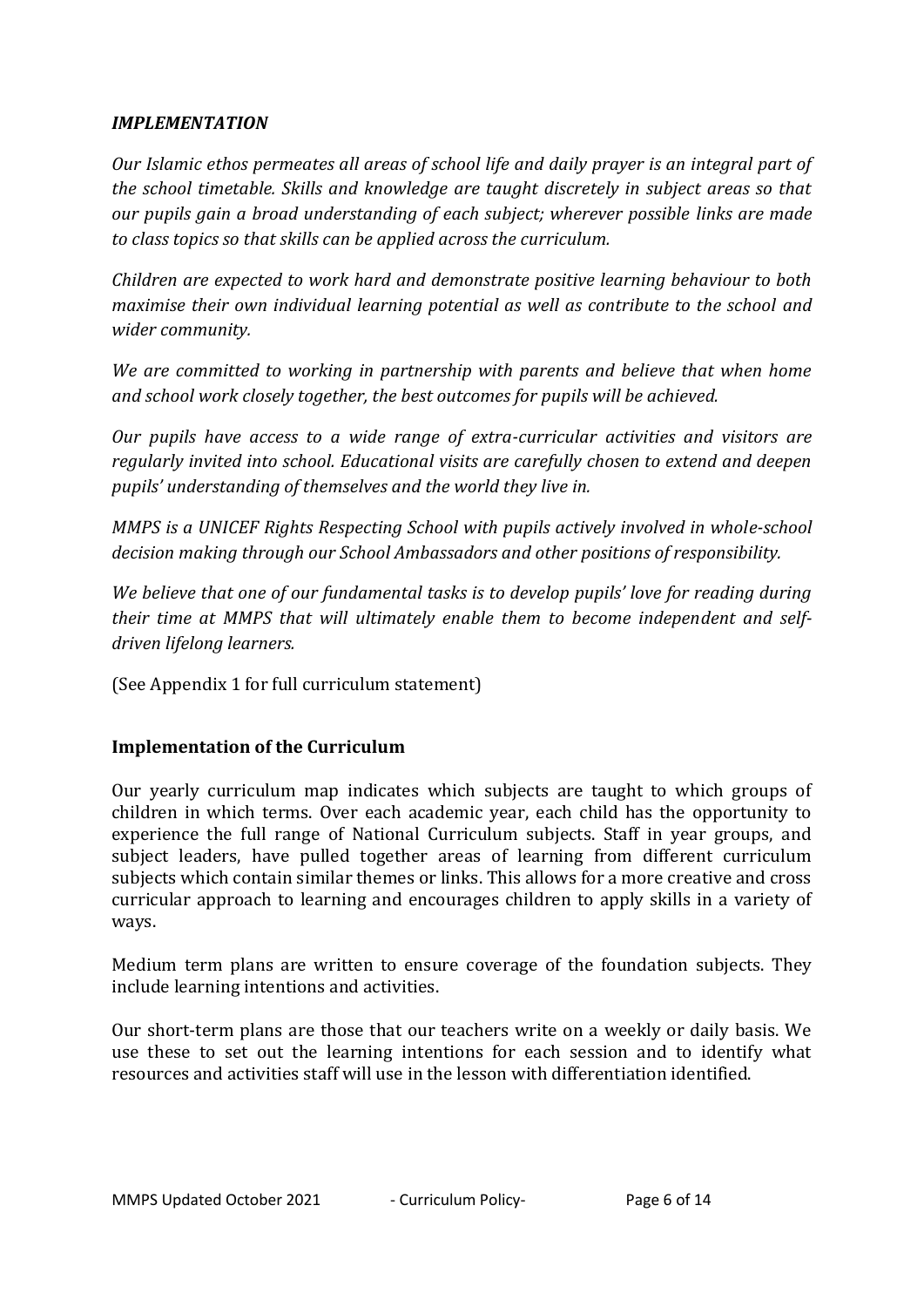#### **Inclusion**

Teachers set high expectations for every pupil. They plan stretching work for pupils whose attainment is significantly above the expected standard. They have an even greater obligation to plan lessons for pupils who have low levels of prior attainment or come from disadvantaged backgrounds. Teachers use appropriate assessment to set targets which are deliberately ambitious.

The curriculum in our school is designed to provide access and opportunity for all children who attend the school. If we think it necessary to adapt the curriculum to meet the needs of individual children, then we do so in consultation with the child's parents.

If a child has a special educational need or disability, our school does all it can to meet these individual needs. Our provision complies with the requirements set out in the SEND Code of Practice [2015]. In most instances, if a concern arises suggesting that a child may have special educational needs, the teacher is able to provide resources and educational opportunities which meet these needs within the normal class organisation with the support of the Sendco.

#### **The Role of the Subject Leader**

The role of the subject leader is to:

- provide a strategic lead and direction for the subject;
- support and offer advice to colleagues on issues related to the subject;
- monitor pupil progress in that subject area;
- provide efficient resource management for the subject.

The school gives subject leaders non-contact time, so that they can carry out the necessary duties involved with their role. It is the role of each subject leader to keep up to date with developments in their subject, at both national and local level. They review the way the subject is taught in the school and plan for improvement. This development planning links to whole-school objectives. Each subject leader reviews the curriculum plans for their subject, ensures that there is full coverage of the National Curriculum, learning intentions are clear and that progression is planned into schemes of work and seen within books. Subject leads conduct a yearly audit/ self-evaluation of their subject and a subject development plan which feed into the school Self Evaluation Form (SEF) Improvement Plan (SIP).

All subject leaders work hard to provide a broad and balanced curriculum which meets the needs of all learners including those with special educational needs.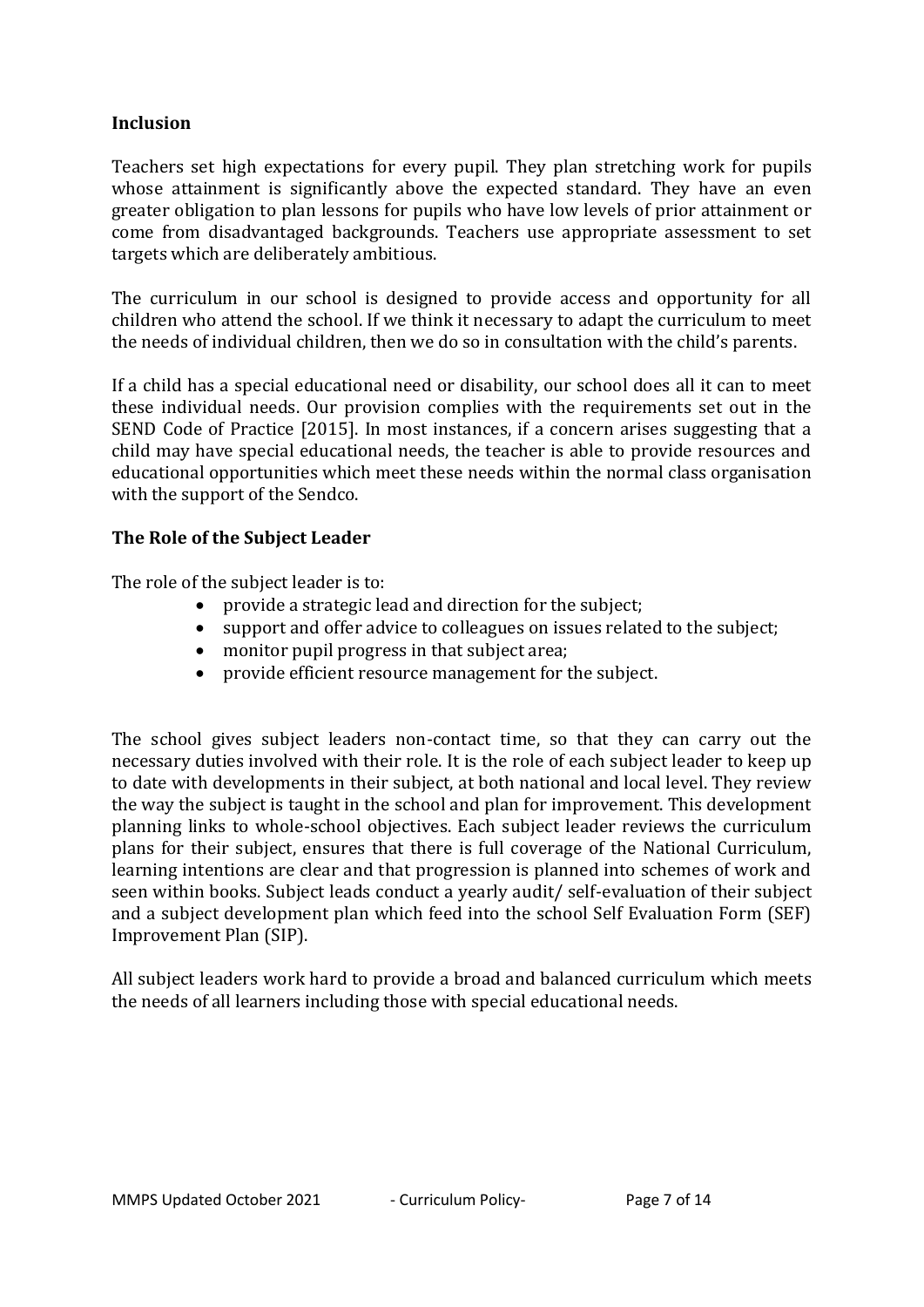#### **Monitoring and review**

Planning is monitored by the subject leaders to ensure that planning is current and used as a working document. Work scrutinies are also carried out to ensure clear progression is evident in books. They ensure that clear learning intentions are identified in plans and that children receive consistent and developmental feedback on their work in line with the school's marking policy. The leadership team and subject leaders also conduct learning walks throughout the year to ensure there is a broad and balanced curriculum being delivered to the children. Subject leaders also monitor the way in which resources are stored and managed.

SLT and subject leaders feedback to year groups or individuals about their monitoring so that strengths can be shared amongst staff and development points acted upon.

Policies to be read in conjunction with The Curriculum Policy:

- English
- Maths
- Science
- Assessment Policy
- History
- Geography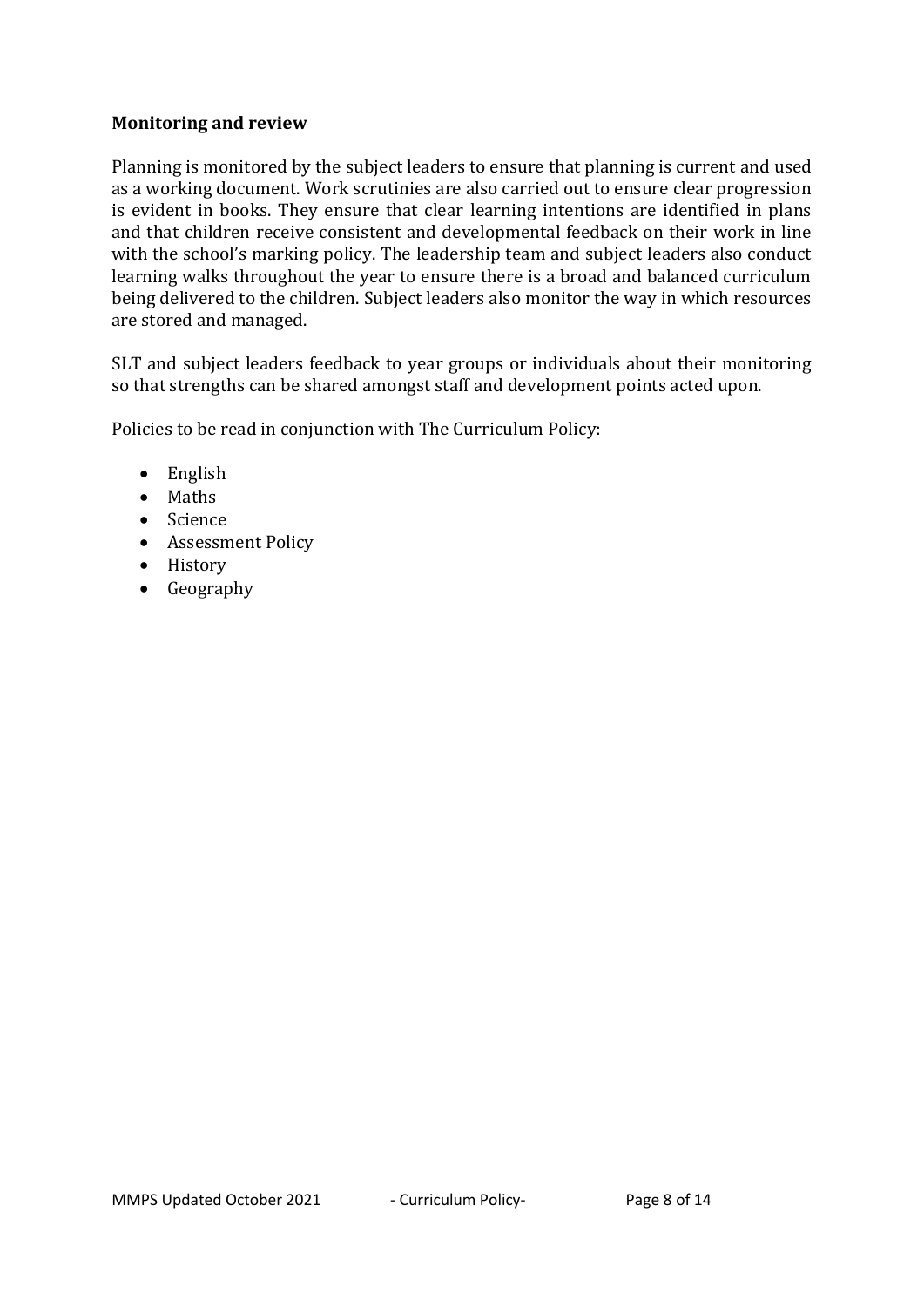# *IMPACT*

*The impact of the curriculum is monitored through pupil voice, assessment outcomes, planning, monitoring of books and displays, learning walks, discussion with teaching staff, pupils and parents.* 

*Teachers plan their lessons with clear learning objectives and expected outcomes based on the teacher's detailed knowledge of each pupil and tasks are set at appropriate levels of ability. Teachers make note of individual pupils who do not achieve at the expected level for the lesson and use this information when planning the next lesson.* 

*Day-to-day, ongoing teacher assessment is a crucial method which provides instant feedback to the teacher and ensures progress within every lesson. Assessment for learning is used to inform planning for subsequent lessons.* 

*Progress is assessed regularly. At the end of each half term, assessment data is discussed with Lead for Teaching and Learning (SLT) and SEND-Co and shared with Subject Leads and the Assessment Lead. In cases where pupils are identified as making 'slow progress' in English or Mathematics, rapid interventions are put in place to address gaps in learning and targets are set and monitored. Equally, we ensure that pupils who are making more than expected progress are challenged and stretched further.* 

*The desired outcomes of the curriculum are that pupils grow into ambitious, tenacious and outward-looking children, confident in their Muslim identity and equipped with solid foundations and skills to embark on the challenges of the secondary school curriculum and continue to achieve and excel in the later stages of their education.*

(See Appendix 1 for full curriculum statement)

# **Impact**

At MMPS we aim to create and model the ethos of hard work, commitment and development in all areas of school life and instil a positive work ethic in all our pupils. We reward achievement as well as effort and encourage all our pupils to strive for their personal best.

Assessment is a continuous process which is integral to teaching and learning, allowing children to reach their true potential. It should be incorporated systematically into teaching strategies in order to promote better than expected progress for individuals, groups and cohorts.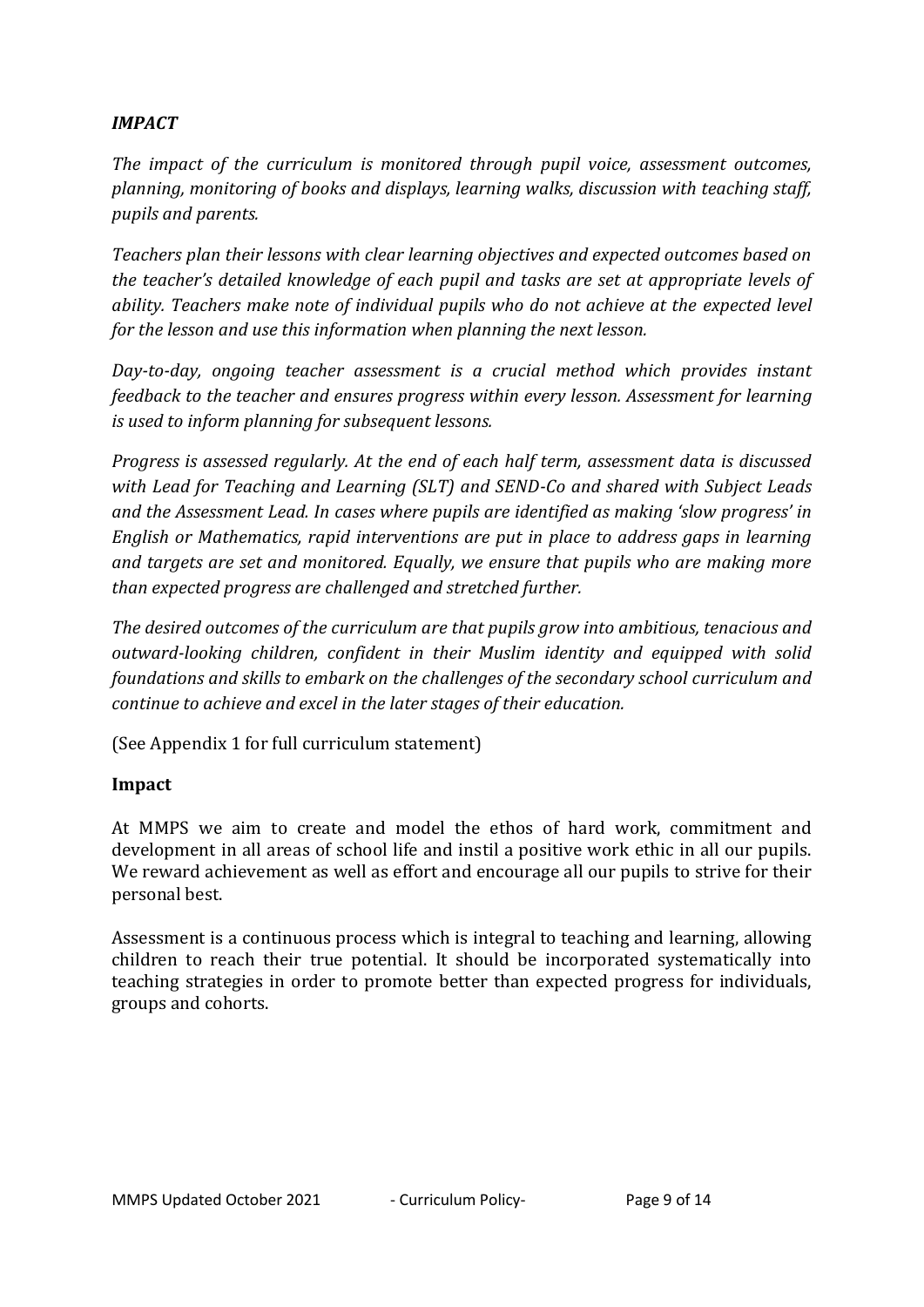# **Aims and Principles of Assessment**

- Monitor and record the attainment and progress of individuals, groups and cohorts
- Use attainment and progress information to guide teachers' planning strategies and use of resources and plan intervention
- Inform parents and the Trustees about progress and attainment
- Ensure consistent approach to measure progress toward and against national standards

Early Years and Foundation Stage assessments, tracking and reporting are carried out as scheduled in their policy document.

#### **Recording and Tracking**

Teachers keep an accurate and regular record of all assessments carried out, using BROMCOM and a mid-termly excel tracking sheet. Outcomes of assessments are used to inform planning and also highlight pupils that have not reached age related expectations or are exceeding them.

If a pupil is working below age related expectations, the class teacher needs to liaise with the SEND / Learning Support Team.

End of year exam results are entered into an "End of Year Results Sheet" as well as a final summative sheet online; and data is evaluated and analysed by the assessment lead and reported to the SLT.

Key Groups

All individuals and cohorts are tracked throughout the year and discussed at "Pupil Progress Meetings". Focus groups will be:

- SEND
- More able
	- o Based on teacher assessments
	- o Flagged up "blue" on termly results sheet
	- o Frequently scoring "GDS" (Greater Depth) on BROMCOM sheets
- Lower attainers
	- o Based on teacher assessments
	- o Flagged up "red" on termly results sheet
	- o Consistently not meeting targets on formative tracking sheet

Targets for each pupil set by the SEND / Learning Support Team are discussed with pupils and are monitored termly/half termly.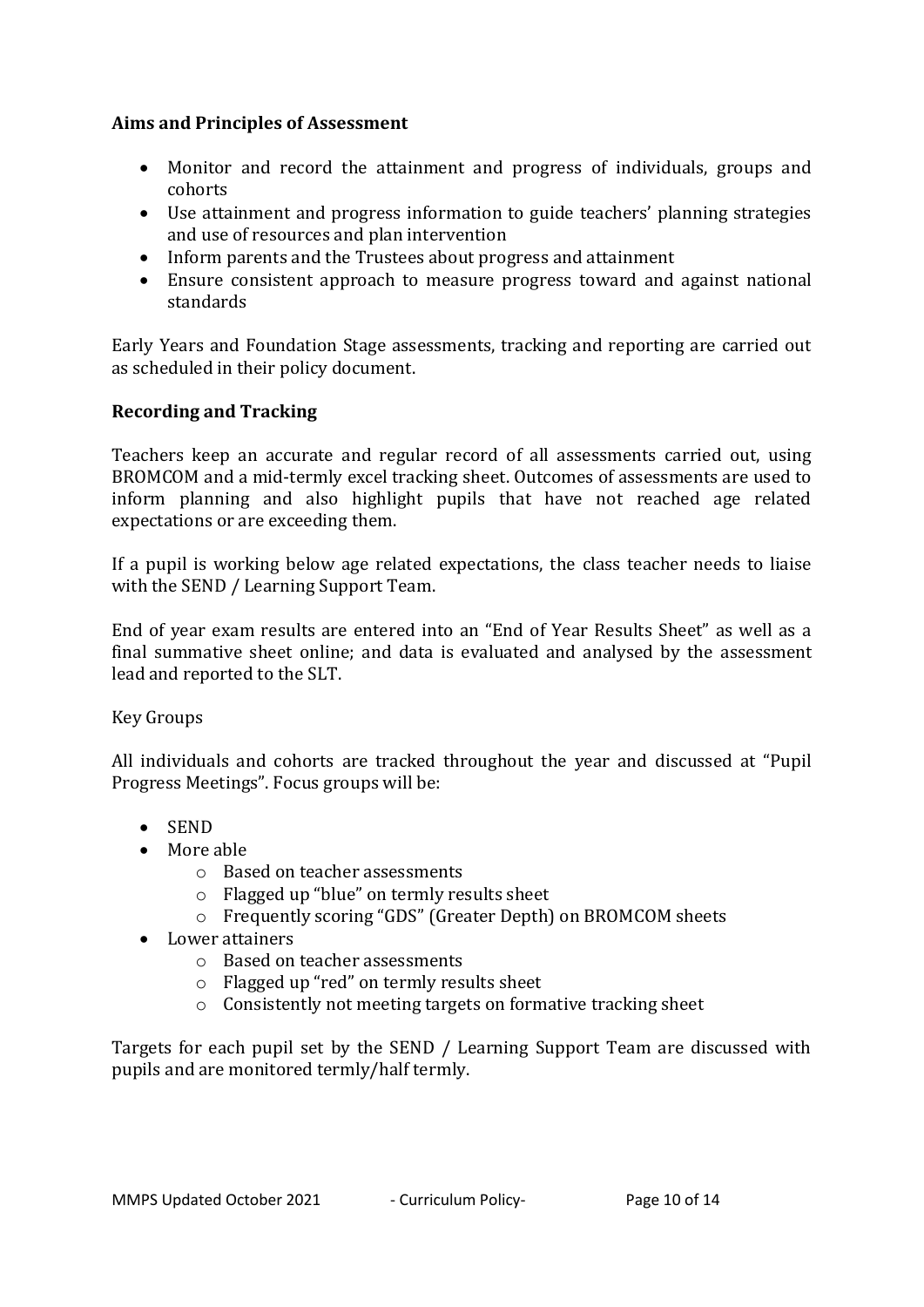# **End of Key Stage Tests**

Assessment data is recorded on BROMCOM and Excel sheets shared on Google Drive. Each class teacher is directly responsible for completing the tracking sheets correctly and passing on all the relevant information to the next class teacher and the assessment coordinator. This information includes results of tests and assessments for the class as a whole. The data gathered will be used as a tool by the class teachers to:

- Identify pupils who are not making adequate progress and ensure that the pupils have been identified and strategies, and where necessary intervention, has been introduced
- Make predictions for SATs
- Help to identify children with SEN
- Track children's progress to ensure that pupils make good progress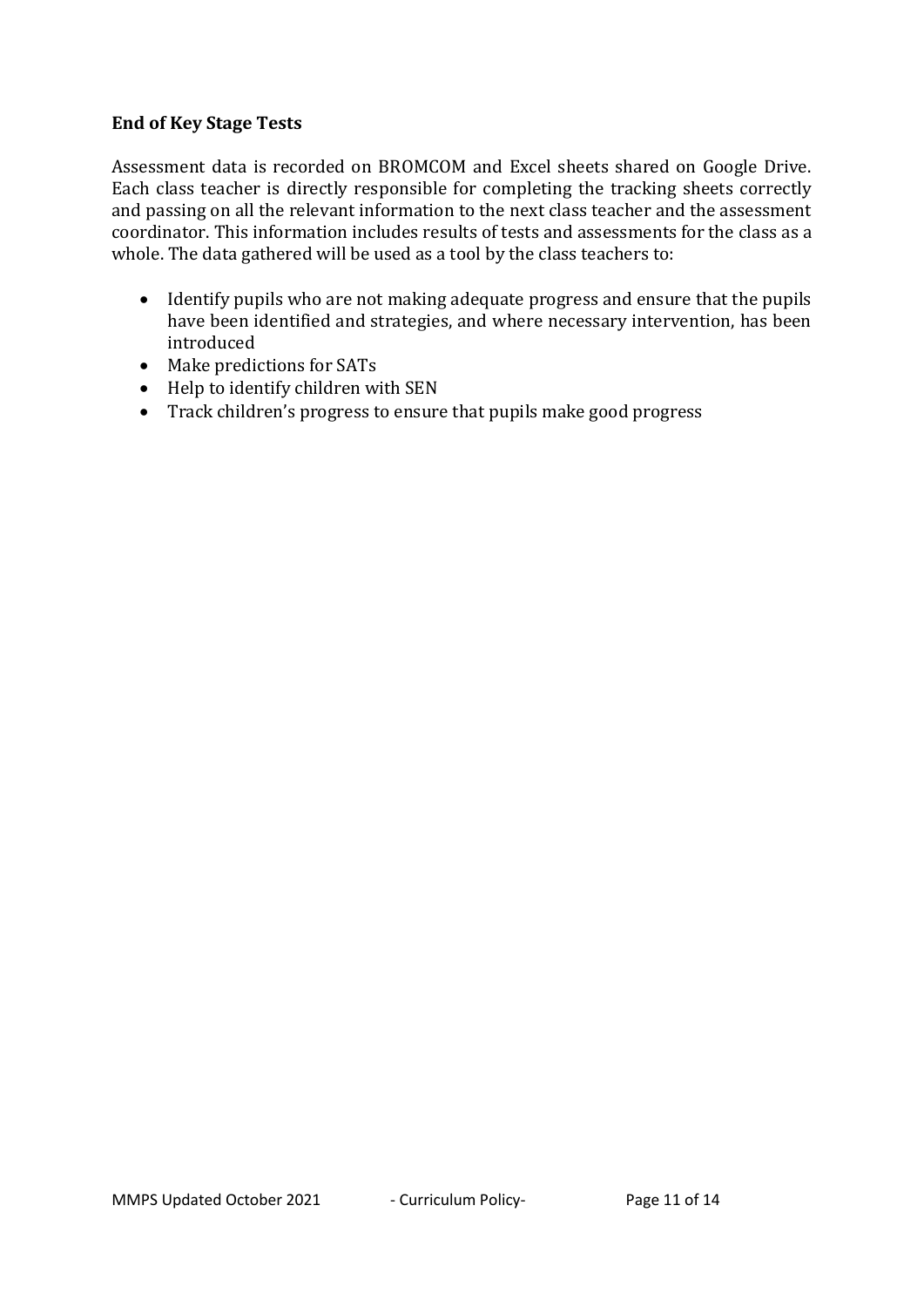# **APPENDIX 1 – Curriculum Statement**

#### **CURRICULUM STATEMENT**

In a continually changing world, our fundamental aim remains the same: to 'create a caring and warm atmosphere in which pupils can develop their full potential' through our Trust-wide shared values of *Faith, Learning* and *Life*.

Under the guidance of Islam, pupils are able to explore their own humility and discipline which promotes integration and social harmony with the wider community. It is our unwavering belief that during their early years our children benefit from a solid foundation. At our school we strive to instil confidence in themselves and their faith as British Muslims to serve them well throughout the rest of their education and ultimately become people with purpose, who are proud of their identity and able to impact positively on the world around them.

#### **INTENT**

Our school environment is rooted in Islamic values of tolerance, care, empathy and understanding, and strong religious belief is the foundation of the emotional, social and spiritual education of our pupils.

We offer a broad, balanced and ambitious curriculum which takes account of the requirements of the Early Years Foundation Stage and the Primary National Curriculum - complemented by lessons in Quran recitation, Islamic Studies and Arabic/Urdu (in Key Stage 2) - and is designed to challenge and nurture pupils of all abilities to realise and achieve their real potential. High priority is given to developing the fundamentals of literacy and mathematics and our cross-curricular, themed approach allows pupils to make meaningful links with their learning, build on prior knowledge and achieve across the entire curriculum.

We expect our pupils to demonstrate a passion for learning and ambition to achieve excellence in their studies. The school curriculum promotes British values of tolerance, mutual respect, democracy, rule of law and liberty and encourages pupils to play an active part in school and community life and make a positive contribution to British society.

We strive to fully prepare our pupils for the next stage of their academic journey and become well-rounded and educated role models and future leaders of their communities.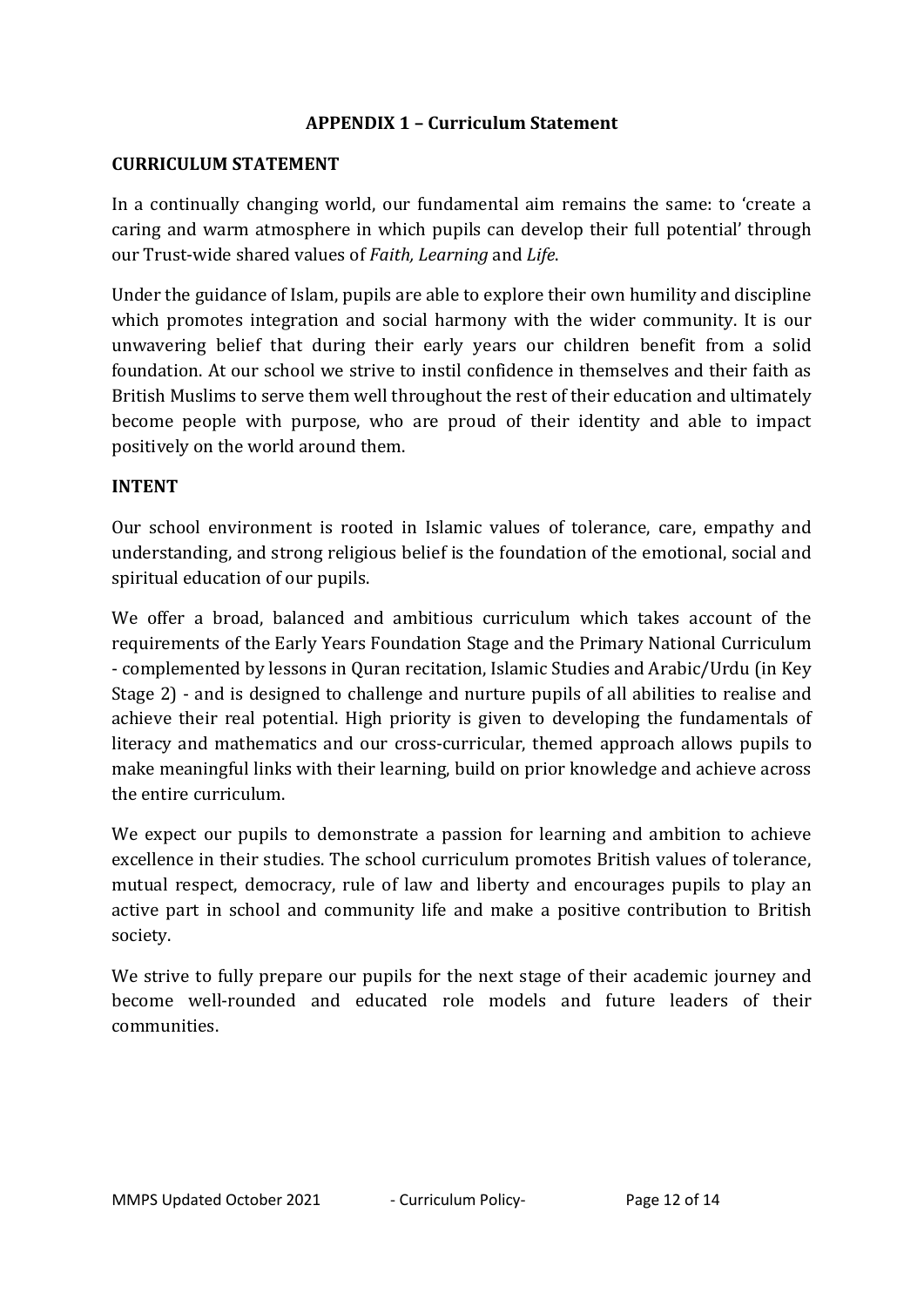# **IMPLEMENTATION**

Our Islamic ethos permeates all areas of school life and daily prayer is an integral part of the school timetable. Skills and knowledge are taught discretely in subject areas so that our pupils gain a broad understanding of each subject; wherever possible links are made to class topics so that skills can be applied across the curriculum.

Children are expected to work hard and demonstrate positive learning behaviour to both maximise their own individual learning potential as well as contribute to the school and wider community.

We are committed to working in partnership with parents and believe that when home and school work closely together, the best outcomes for pupils will be achieved.

Our pupils have access to a wide range of extra-curricular activities and visitors are regularly invited into school. Educational visits are carefully chosen to extend and deepen pupils' understanding of themselves and the world they live in.

MMPS is a UNICEF Rights Respecting School with pupils actively involved in wholeschool decision making through our School Ambassadors and other positions of responsibility.

We believe that one of our fundamental tasks is to develop pupils' love for reading during their time at MMPS that will ultimately enable them to become independent and self-driven lifelong learners.

# **IMPACT**

The impact of the curriculum is monitored through pupil voice, assessment outcomes, planning, monitoring of books and displays, learning walks, discussion with teaching staff, pupils and parents.

Teachers plan their lessons with clear learning objectives and expected outcomes based on the teacher's detailed knowledge of each pupil and tasks are set at appropriate levels of ability. Teachers make note of individual pupils who do not achieve at the expected level for the lesson and use this information when planning the next lesson.

Day-to-day, ongoing teacher assessment is a crucial method which provides instant feedback to the teacher and ensures progress within every lesson. Assessment for learning is used to inform planning for subsequent lessons.

Progress is assessed regularly. At the end of each half term, assessment data is discussed with Lead for Teaching and Learning (SLT) and SEND-Co and shared with Subject Leads and the Assessment Lead. In cases where pupils are identified as making 'slow progress' in English or Mathematics, rapid interventions are put in place to address gaps in learning and targets are set and monitored. Equally, we ensure that